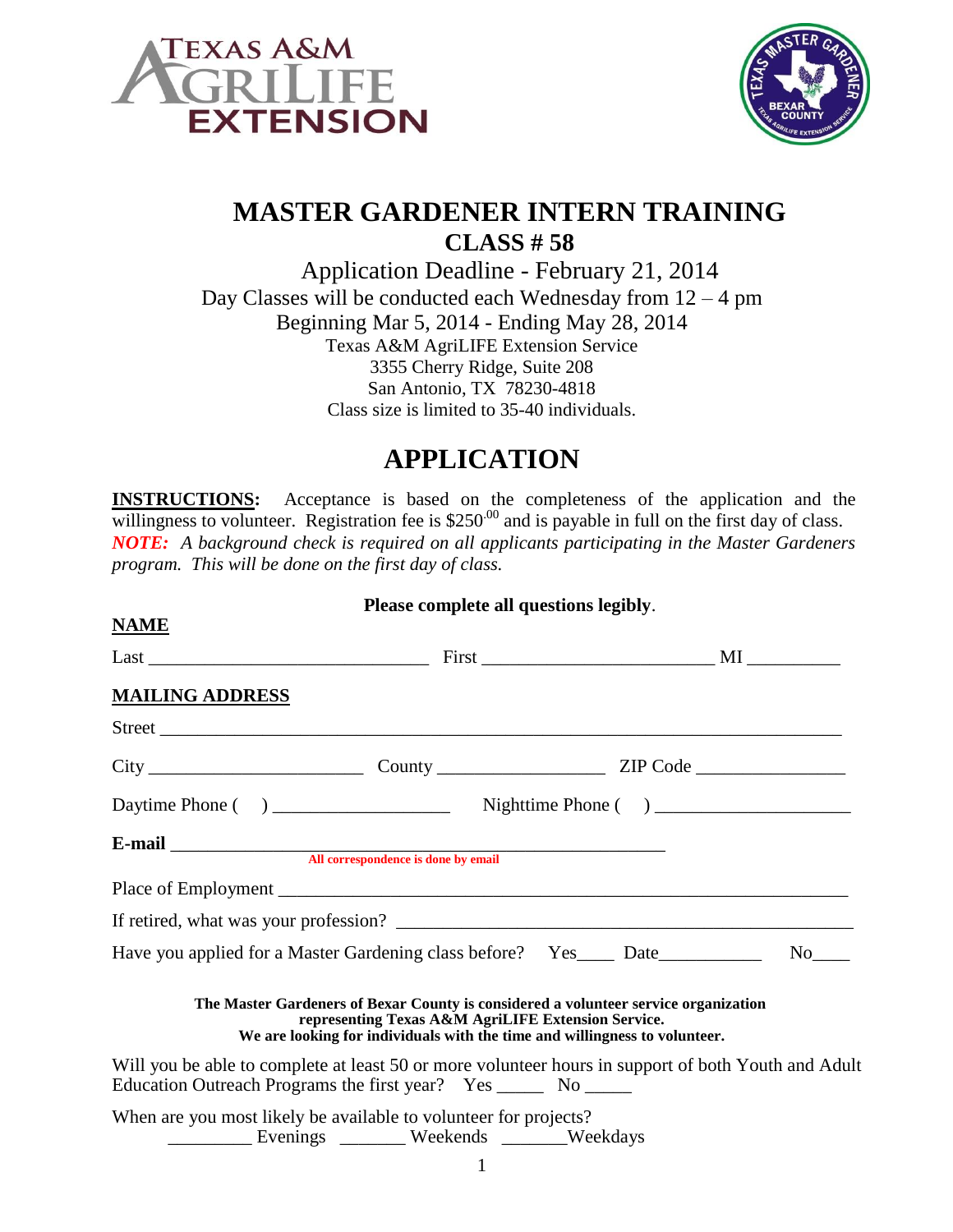The Bexar County Master Gardeners are involved in a wide range of projects. Please mark your degree of interest in these programs. Indicate **1** (low) thru **5** (high).

| <b>Answering Phones</b>                | <b>Grant Writing</b>               |
|----------------------------------------|------------------------------------|
| Children's Vegetable Garden            | Landscaping & Restoration          |
| <b>Clerical Work</b>                   | Leadership                         |
| <b>Computer Office Work</b>            | Newsletter & Publication           |
| Computer Design (flyers, posters, etc) | Photography & History              |
| <b>Community Events</b>                | <b>Public Speaking</b>             |
| <b>Demonstration Gardens</b>           | <b>Water Conservation Programs</b> |
| Design                                 | <b>Youth Garden Programs</b>       |
| Developing Displays                    | Other, please explain below:       |
| <b>Educational Presentations</b>       |                                    |
| <b>Environmental Programs</b>          |                                    |
| <b>Fund Raising</b>                    |                                    |

\_\_\_\_\_\_\_\_\_\_\_\_\_\_\_\_\_\_\_\_\_\_\_\_\_\_\_\_\_\_\_\_\_\_\_\_\_\_\_\_\_\_\_\_\_\_\_\_\_\_\_\_\_\_\_\_\_\_\_\_\_\_\_\_\_\_\_\_\_\_\_\_\_\_\_\_\_\_\_

\_\_\_\_\_\_\_\_\_\_\_\_\_\_\_\_\_\_\_\_\_\_\_\_\_\_\_\_\_\_\_\_\_\_\_\_\_\_\_\_\_\_\_\_\_\_\_\_\_\_\_\_\_\_\_\_\_\_\_\_\_\_\_\_\_\_\_\_\_\_\_\_\_\_\_\_\_\_\_

\_\_\_\_\_\_\_\_\_\_\_\_\_\_\_\_\_\_\_\_\_\_\_\_\_\_\_\_\_\_\_\_\_\_\_\_\_\_\_\_\_\_\_\_\_\_\_\_\_\_\_\_\_\_\_\_\_\_\_\_\_\_\_\_\_\_\_\_\_\_\_\_\_\_\_\_\_\_\_

\_\_\_\_\_\_\_\_\_\_\_\_\_\_\_\_\_\_\_\_\_\_\_\_\_\_\_\_\_\_\_\_\_\_\_\_\_\_\_\_\_\_\_\_\_\_\_\_\_\_\_\_\_\_\_\_\_\_\_\_\_\_\_\_\_\_\_\_\_\_\_\_\_\_\_\_\_\_\_

\_\_\_\_\_\_\_\_\_\_\_\_\_\_\_\_\_\_\_\_\_\_\_\_\_\_\_\_\_\_\_\_\_\_\_\_\_\_\_\_\_\_\_\_\_\_\_\_\_\_\_\_\_\_\_\_\_\_\_\_\_\_\_\_\_\_\_\_\_\_\_\_\_\_\_\_\_\_\_

\_\_\_\_\_\_\_\_\_\_\_\_\_\_\_\_\_\_\_\_\_\_\_\_\_\_\_\_\_\_\_\_\_\_\_\_\_\_\_\_\_\_\_\_\_\_\_\_\_\_\_\_\_\_\_\_\_\_\_\_\_\_\_\_\_\_\_\_\_\_\_\_\_\_\_\_\_\_\_

\_\_\_\_\_\_\_\_\_\_\_\_\_\_\_\_\_\_\_\_\_\_\_\_\_\_\_\_\_\_\_\_\_\_\_\_\_\_\_\_\_\_\_\_\_\_\_\_\_\_\_\_\_\_\_\_\_\_\_\_\_\_\_\_\_\_\_\_\_\_\_\_\_\_\_\_\_\_\_

\_\_\_\_\_\_\_\_\_\_\_\_\_\_\_\_\_\_\_\_\_\_\_\_\_\_\_\_\_\_\_\_\_\_\_\_\_\_\_\_\_\_\_\_\_\_\_\_\_\_\_\_\_\_\_\_\_\_\_\_\_\_\_\_\_\_\_\_\_\_\_\_\_\_\_\_\_\_\_

\_\_\_\_\_\_\_\_\_\_\_\_\_\_\_\_\_\_\_\_\_\_\_\_\_\_\_\_\_\_\_\_\_\_\_\_\_\_\_\_\_\_\_\_\_\_\_\_\_\_\_\_\_\_\_\_\_\_\_\_\_\_\_\_\_\_\_\_\_\_\_\_\_\_\_\_\_\_\_

\_\_\_\_\_\_\_\_\_\_\_\_\_\_\_\_\_\_\_\_\_\_\_\_\_\_\_\_\_\_\_\_\_\_\_\_\_\_\_\_\_\_\_\_\_\_\_\_\_\_\_\_\_\_\_\_\_\_\_\_\_\_\_\_\_\_\_\_\_\_\_\_\_\_\_\_\_\_\_

**Why are you interested in the Master Gardener's Program?**

**Do you belong to any garden clubs or plant societies? If so, which one(s):**

**What special talents or skills do you have (Computer Skills, Photography, Writing, Art, Public Speaking/Teaching, Grant Writing, Fund Raising, etc.?):**

**Is there anything else about yourself that you would like for us to consider (for example, speak a second language, love working with children, etc.?):**

\_\_\_\_\_\_\_\_\_\_\_\_\_\_\_\_\_\_\_\_\_\_\_\_\_\_\_\_\_\_\_\_\_\_\_\_\_\_\_\_\_\_\_\_\_\_\_\_\_\_\_\_\_\_\_\_\_\_\_\_\_\_\_\_\_\_\_\_\_\_\_\_\_\_\_\_\_\_\_

\_\_\_\_\_\_\_\_\_\_\_\_\_\_\_\_\_\_\_\_\_\_\_\_\_\_\_\_\_\_\_\_\_\_\_\_\_\_\_\_\_\_\_\_\_\_\_\_\_\_\_\_\_\_\_\_\_\_\_\_\_\_\_\_\_\_\_\_\_\_\_\_\_\_\_\_\_\_\_